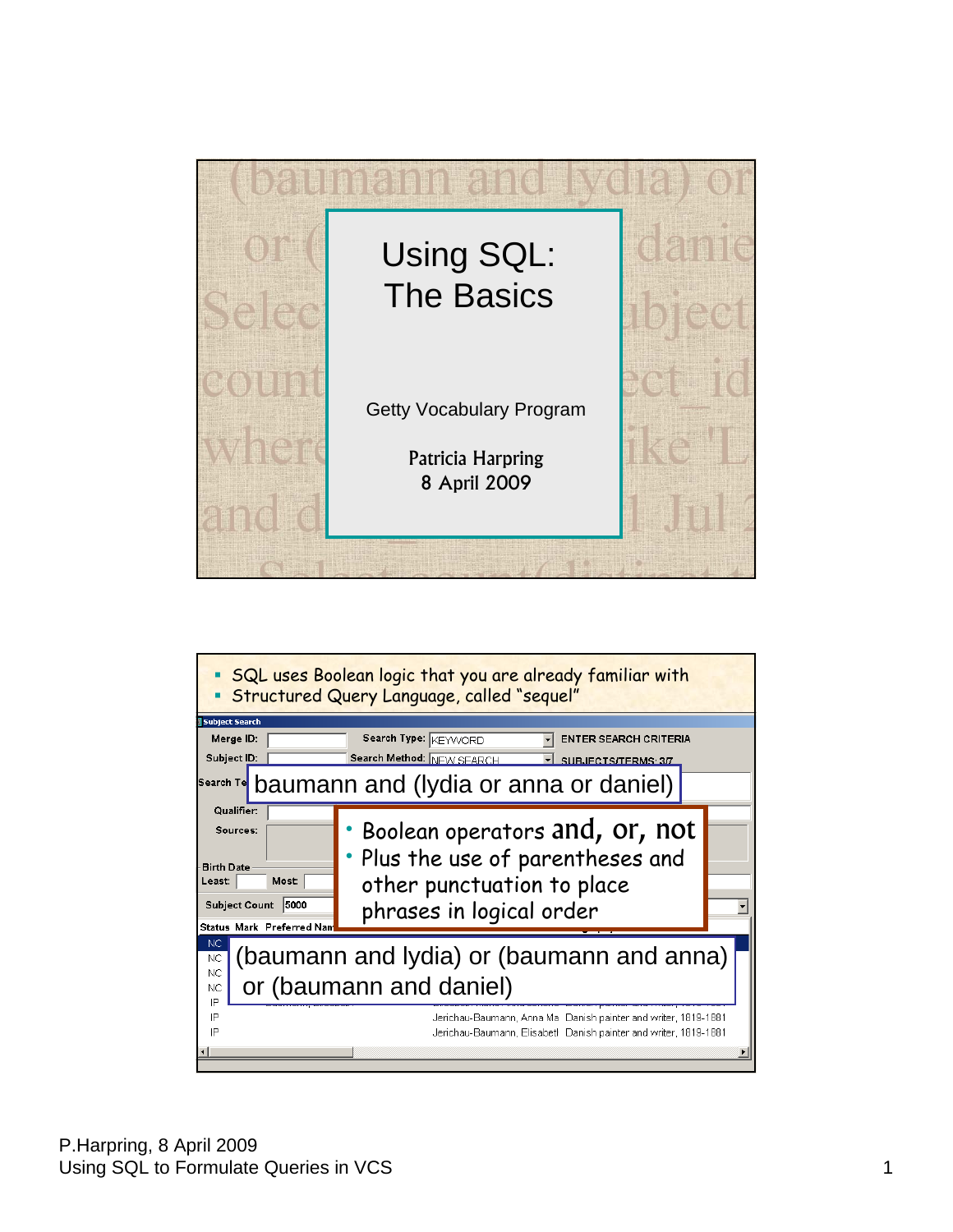SQL uses Boolean logic that you are already familiar with

baumann and (lydia or anna or daniel)

bauman% and (lydia or ann% or daniel)

(bauman% and (lydia or ann% or daniel)) or (bauer and (carl or karl or johan%))

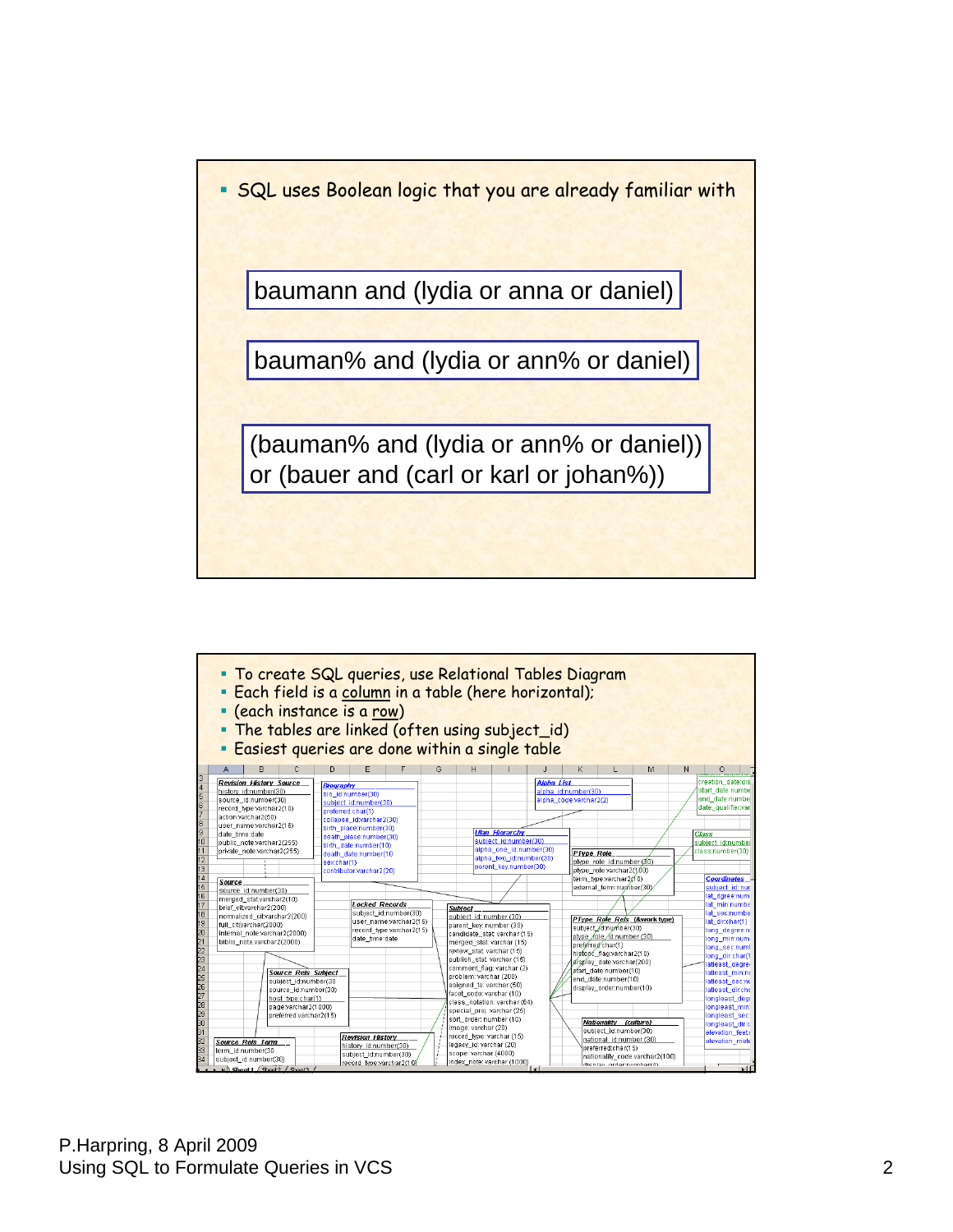| Get SQL<br>Save SQL | Select subject_id from revision_history<br>where user_name like 'PHARPRING'<br>and date time $>$ '8 Apr 2009' |
|---------------------|---------------------------------------------------------------------------------------------------------------|
|                     | $\left  \right $<br>Output Filename C:\Program Files\VCS46\aat\temp.TXT                                       |
| Output Data:        | <b>Subject ID</b><br>300003985<br>300008057                                                                   |
|                     | lannnggaa<br>800012855                                                                                        |
|                     | 800022755<br>knnn37173<br>300037181                                                                           |
|                     | <b>Execute SQL</b><br>Cancel                                                                                  |